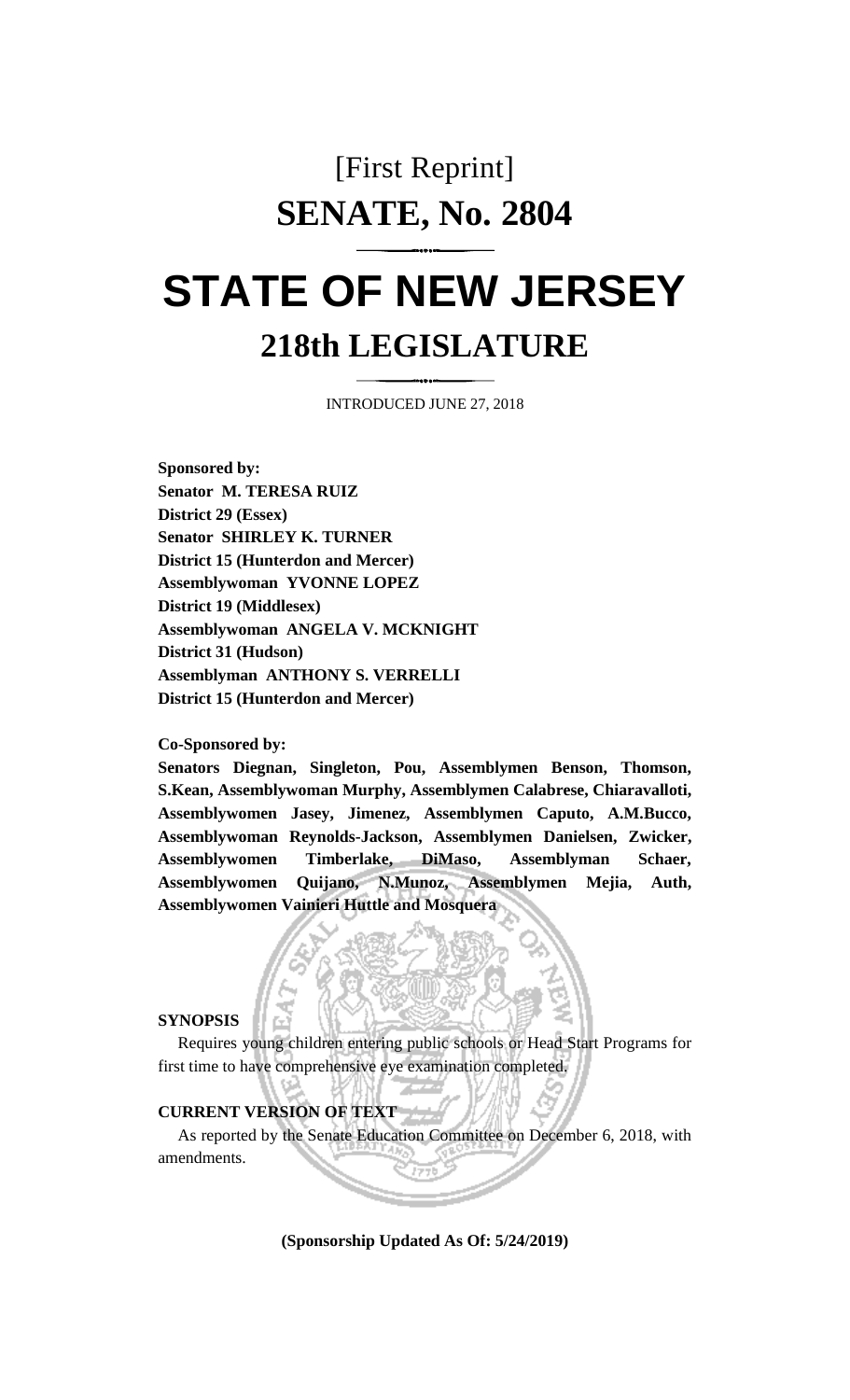**AN ACT** concerning the vision of certain children and

supplementing chapter 40 of Title 18A of the New Jersey

**BE IT ENACTED** *by the Senate and General Assembly of the State* 

Statutes.

 *of New Jersey:* 8 1. a. The State Board of Education shall require a child age 6 and under who is entering a public preschool, public school, or a Head Start Program for the first time to have a comprehensive eye examination completed by an optometrist or ophthalmologist by January 1 of the child's initial year of enrollment in the school or program. b. **<sup>1</sup>** 14 b. <sup>1</sup>The Department of Health shall maintain a list of resources from which a parent or guardian may obtain a free or reduced price comprehensive eye examination for a child. The list shall be posted 17 on the department's Internet website and updated annually. The department shall also provide the list annually to each public preschool, public school, and Head Start Program, and the list shall 20 be made available by the public preschool, public school, and Head Start Program to the parents or guardians of all enrolled children.  $\cdot$   $\cdot$   $\cdot$   $\cdot$  A principal, director, or other person in charge of a public preschool, public school, or Head Start Program shall collect from the child's parent or guardian evidence of the child's comprehensive eye examination, as provided by regulation of the State board. <sup>1</sup>In the case of a parent or guardian who has not provided evidence of the child's comprehensive eye exam, the principal, director, or other person in charge of a public preschool, public school, or Head Start Program shall notify the parents or guardians every three months following the child's initial enrollment of the requirement regarding the comprehensive eye examination.**<sup>1</sup> 1 1 b**. **1 d**. **1 d**. **1 a** comprehensive eye examination that was performed  $10^{10}$   $\mu$   $\alpha$  more than one year<sup>1</sup> prior to a child's initial enrollment in a public preschool, public school, or Head Start Program shall be deemed to satisfy the requirement of this section. **[**d.**]** e.**<sup>1</sup>** 37 The State Board of Education shall adopt rules and regulations pursuant to the "Administrative Procedure Act," P.L.1968, c.410 (C.52:14B-1 et seq.), to implement the provisions of this section. **[**e.**]** f. There is hereby created a special fund in the Department of Education, which shall be entitled the "Comprehensive Eye

 Examination Fund." The fund shall be maintained in a separate account and administered by the commissioner to carry out the

**Matter underlined thus is new matter.**

**Matter enclosed in superscript numerals has been adopted as follows: Senate SED committee amendments adopted December 6, 2018.**

**EXPLANATION – Matter enclosed in bold-faced brackets [thus] in the above bill is not enacted and is intended to be omitted in the law.**